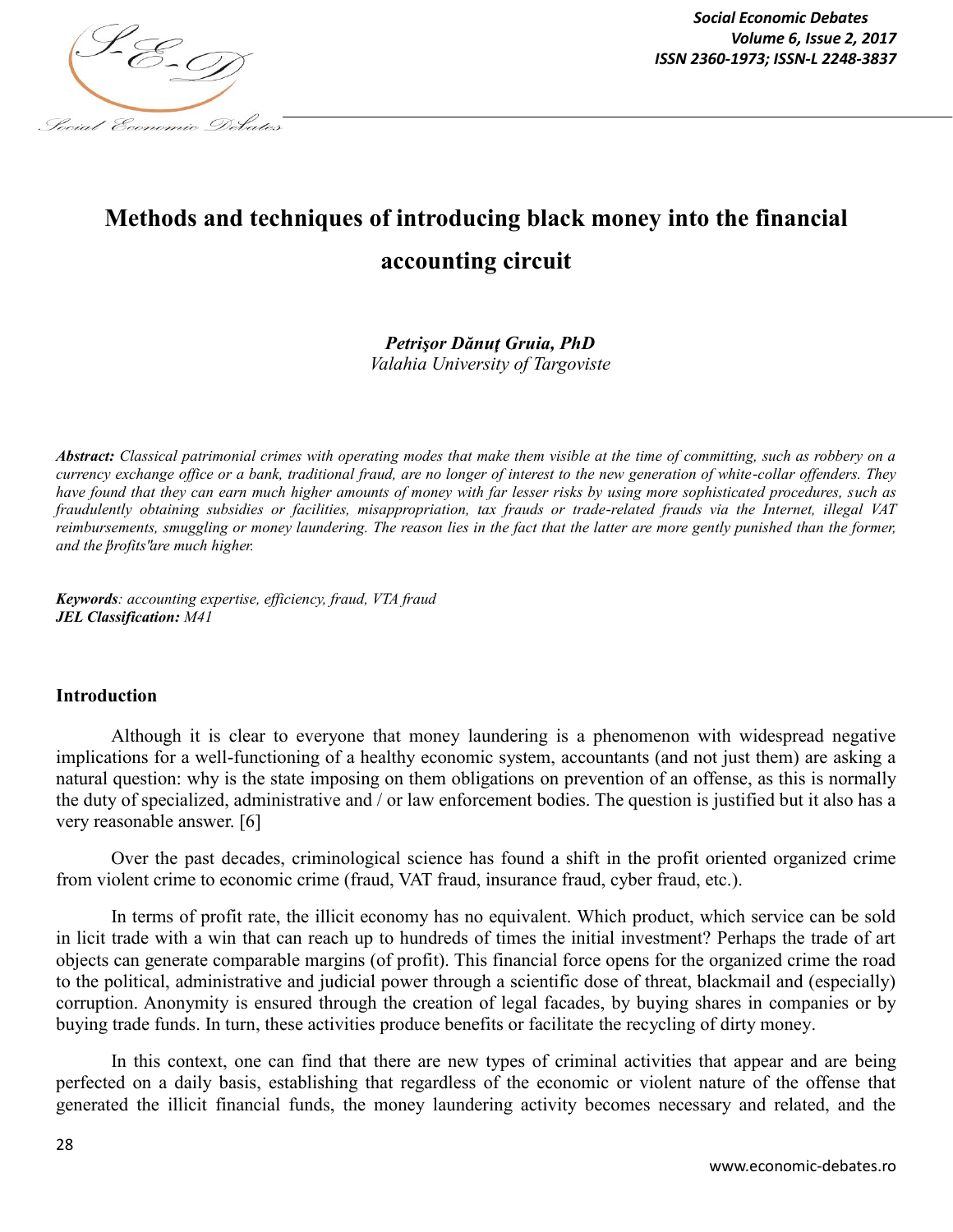

"white collars" have no problem in providing assistance and counseling to persons showing obvious signs of behavioral violence.

In today's world, driven by globalization, by the falling obstacles to capital mobility, economic crime is characterized by a permanent relationship between legal and illegal activities, and this relationship is, in our opinion, ensured by the infiltration of dirty funds in the surface economy, i.e. money laundering, which is often performed involving the accounting of legally operating companies.

For law enforcement bodies, the presence of figures that do not fit into the typical criminal plot makes it even more difficult to identify the separation line between legal and illegal in economic and financial terms. In this criminal-commercial context where information plays a decisive role, and organized crime and financial crime have more and more common features and are beginning to overlap, the involvement of professionals in the efforts to fight this phenomenon has become mandatory .

## **2. Risks of money laundering in relation to company accounts**

As we have shown, the company's accounting can and is being used in all phases of the money laundering process: placement, stratification and integration, with or without the involvement of institutions in the surface financial and banking system.

A particular benefit to the use of company accounts consists in the supporting documents accompanying the financial bleaching operations of illegally obtained funds. This advantage has been identified and used by money launderers from the time of the famous American gangsterism, and the operating principles are similar today, with the mention that the methods and tools are much more sophisticated and they include: company agreements to be credited by the associate or offshore incorporated companies, consultancy contracts with external partners, financial leasing contracts, debt assignment contracts, fictitious contracts with "ghost" companies, real estate transactions, capital market operations, etc.

Another "loophole" provided by the company's accounting for a potential money launderer is that at least a part of the recycling circuit can be carried out without the involvement of third parties, so that the degree of risk (for the offender) associated with committing the offense is extremely limited , which is extremely dangerous.

However, placement and even stratification of dirty money is perfectly possible through successive operations in the company's cash register, only the balance of the operations being (possibly) deposited in a financial institution, in the case of company financing or crediting, successive cash payments of invoices, respecting to the daily cash pay limit.

Taking into account the different positions of the accounting accounts in relation to the risks and phases of money laundering, we have carried out a detailed analysis of accounts 531 "Cash Register" and 512 "Current Accounts with Banks" in three phases of the circuit, namely placement, stratification and integration :

 $\check{\phantom{1}}$  531 - *"Cash Register"*, Placement. Fraudulent money can be used to credit the company by the associate or by third parties with amounts being deposited directly into the company's cash register. This operation has the enormous advantage that no external entity is involved that could detect the (potentially) suspect nature of the operation and report it to the competent state institutions (the National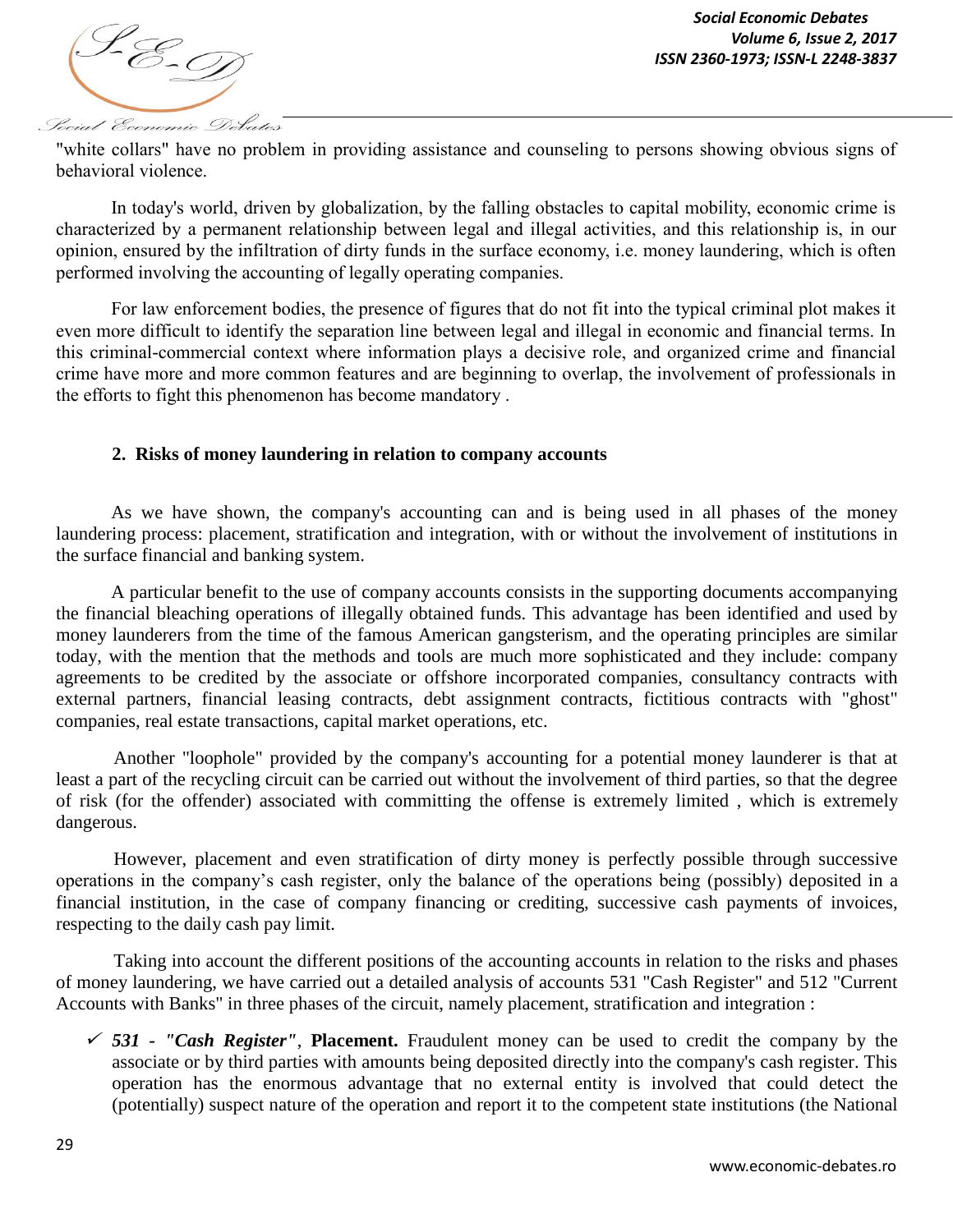

Office for Prevention and Control of Money Laundering). The justification document used is "the cash collection order", a document that circulates only within the company and on which the collection of the funds is registered, with the mention that the law did not set a limit to cash payments coming from individuals.

There is, however, the requirement to report daily cash receipts higher than the equivalent in lei of 15,000 euros. The funded company is the one that decides whether to report or not. Law no. 656/2002 stipulates: "(6) The persons referred to in art. 8 or the persons designated according to the provisions of art. 14 par. (1) shall report to the Office, within 10 business days, about those cash transactions, in lei or foreign currency, the minimum amount of which represents the equivalent in lei of EUR 15,000, regardless of whether the transaction is carried out through one or several operations which seem to be connected.

Starting with 09.05.2015, Law 70/2015 has established limitations for cash collection and cash payments from and to individuals: "cash receipts from individuals up to a daily limit of 10,000 lei / person, representing the value of deliveries of goods or services, assignment of receivables, borrowings or other financing, and cash payments to individuals within a daily limit of RON 10,000 per person, in the case of transactions representing the value of acquisitions of goods or services, dividends, assignments of claims or other rights and repayments of loans or other financing." The normative act was updated in 2016 and 2017.

 *531 - "Cash Register"***, Stratification.** The money placed in the cash register of the company "mixes" with other amounts in this account. From this account, you can make cash payments to different suppliers, so practically suppliers will be paid in black money. Subsequently, (at the end of the day or the end of the week) the resulting balance, in which the black money can be found physically or not, can be deposited into the bank account.

It is worth mentioning that, starting from 10.02.1996, there is no cash register amount limitation, according to the provisions of GO no. 15/1996 amended by GO no. 94/2004. Under these circumstances, companies can keep any amount of cash, from which they can make cash payments within the next period, without being required to deposit it fully or partially into their bank account.

- *531 - "Cash Register"***, Integration.** After a while, based on the loan agreements concluded to justify the depositing of cash into the company's cash register or the crediting of its bank account, the person intending to recycle dirty money can withdraw this money in cash from the company's cash register.
- *512 - "Current Accounts with Banks"***, Placement.** The 512 accounts represent the main "gateway" for capital of criminal origin into the accounting of companies. For these accounts to be used at the placement stage, the operation must be a cash deposit into the company's account. Banks monitor all transactions and have reporting obligations both to the National Office for Prevention and Control of Money Laundering (NOPCML) and to the National Agency for Fiscal Administration (NAFA), as regulated since 01.07.2015 (bank accounts, persons signing for bank accounts, transactions over the 5,000 euro limit, etc.).

l

t is thus noticed that from the point of view of money laundering a "mirror" relationship between the placement and the integration of money is not important. In other words, if money is placed by depositing cash into the company's cash register, it is irrelevant whether the integration is done through the reverse operation (cash withdrawal from the company's cash register) or by any other operation through which integration can be achieved (for example, the acquisition a durable good).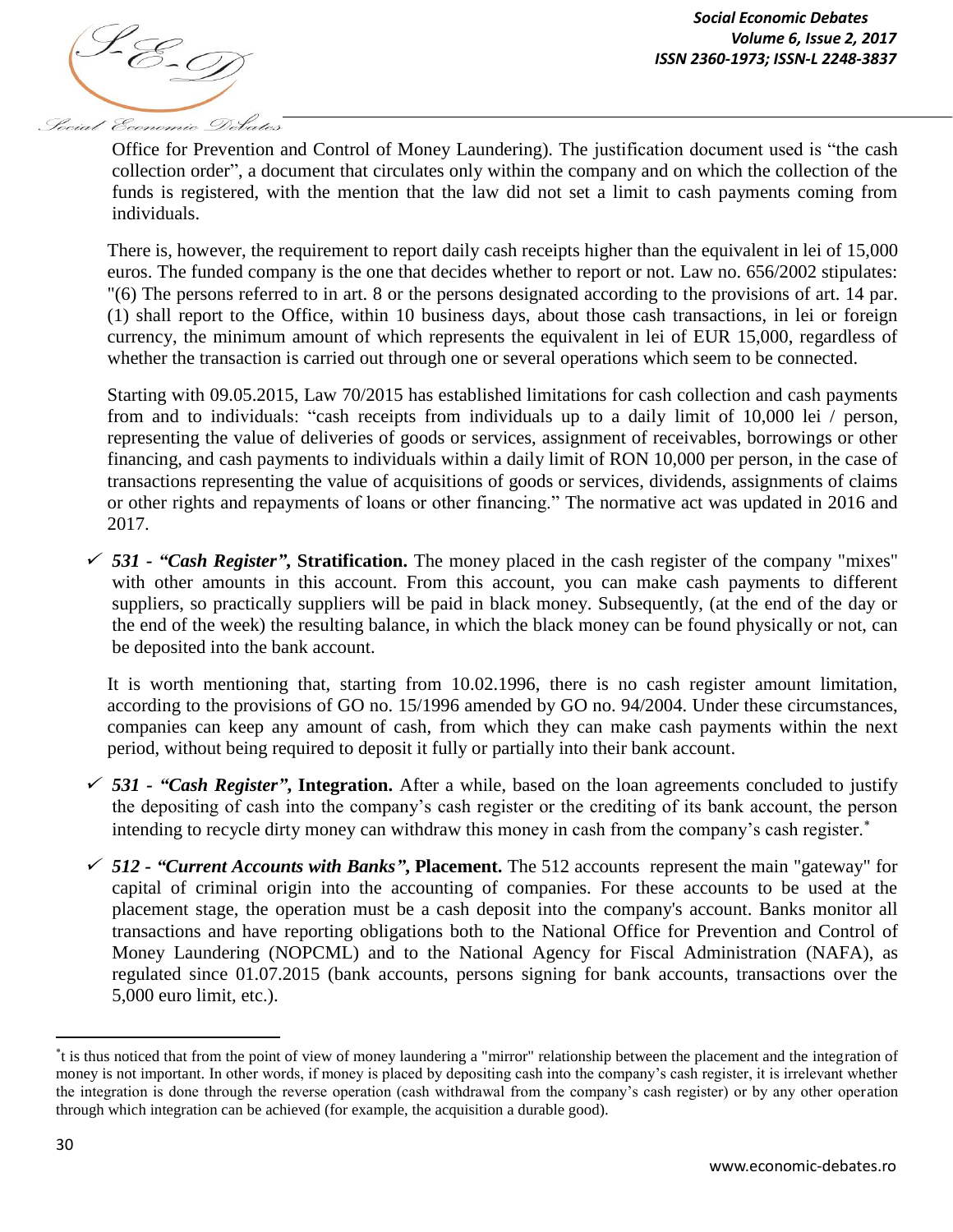

- *512 - "Current Accounts with Banks", Stratification.* If the dirty money has already been placed in the financial system in the accounts of another entity, person or company, the stratification stage can be carried out with great ease and in the most various of ways: from foreign exchange transactions to supplier payments, restitution of debts to associates or entities affiliated to the group, repayment of bank loans, financial investments, etc. The stratification stage can performed through account 512, regardless of the meaning of the operation, whether it is crediting or debiting.
- *512- "Current Accounts with Banks", Integration.* The company's bank account can be used in the integration stage in two major ways: by withdrawing cash or by transferring the money to the accounts of other commercial companies or individuals as the final destination of the money . A form of integration specific to the accounting of an enterprise only is the acquisition of large goods or securities by correspondence with the asset accounts. This way, the dirty money's ultimate destination is the surface economy and it is used to finance the company's current activities, the offenders benefiting from the company's assets and from the company's results in the financial years to follow. Appearing as a phenomenon lacking in social danger (on the contrary, maybe), the integration of criminal funds into the company's current commercial activity may be a form of laundering with adverse and difficult to counteract consequences on both micro and macroeconomic levels.

## **3. Methods and techniques of introducing black money into the company's accounting**

With regard to money laundering through company accounting, a distinction has to be made between the actual placement stage, as it is in the literature, and the stage (operation) through which the dirty money enters its accounting.

The moment where the money is recorded in the accounting may coincide with the stage of placement of the illicit funds or may be subsequent to it. To illustrate the above, we will analyse two distinct circuits generated by fraudulently obtained money, the money being originally presented in cash held by the offender or another person wanting to recycle it.

*Situation 1 - the placement stage is prior to the moment the money enters the company's accounts.* The amount illicitly obtained is deposited in a bank account of the offender or the launderer, this being the placement step. Any subsequent operation is stratification until integration

After the money is deposited into the account, a payment is made to the account of a company, justified as "loan", based on a contract concluded between the individual and the company. The moment the dirty money enters the company's accounting is represented by the cashing-in operation into the company's bank account and the related accounting entry, but from the point of view of the money laundering the amount was already "*placed*" in the financial and banking system, the accounting operation 5121 - "Bank accounts in lei" = 462 -"Various Creditors" or 5121 "Bank accounts in lei" = 455 "Amounts due to associates/shareholders" (depending on the relationship of the launderer with the company concerned) being already a part of the stratification stage*.*

*Situation 2 - the placement step coincides with the moment of entry of the money into the company's accounting.* The fraudulently obtained amount of money is deposited by the person directly into the company's bank account or at the company's cash desk with the same justification of*"company loan"*, but in this situation, the placement stage coincides with the input of the dirty money into the firm's accounting. The accounting operations related to the placement of the black money are in this case 531 "Cash register" =  $462$  "Various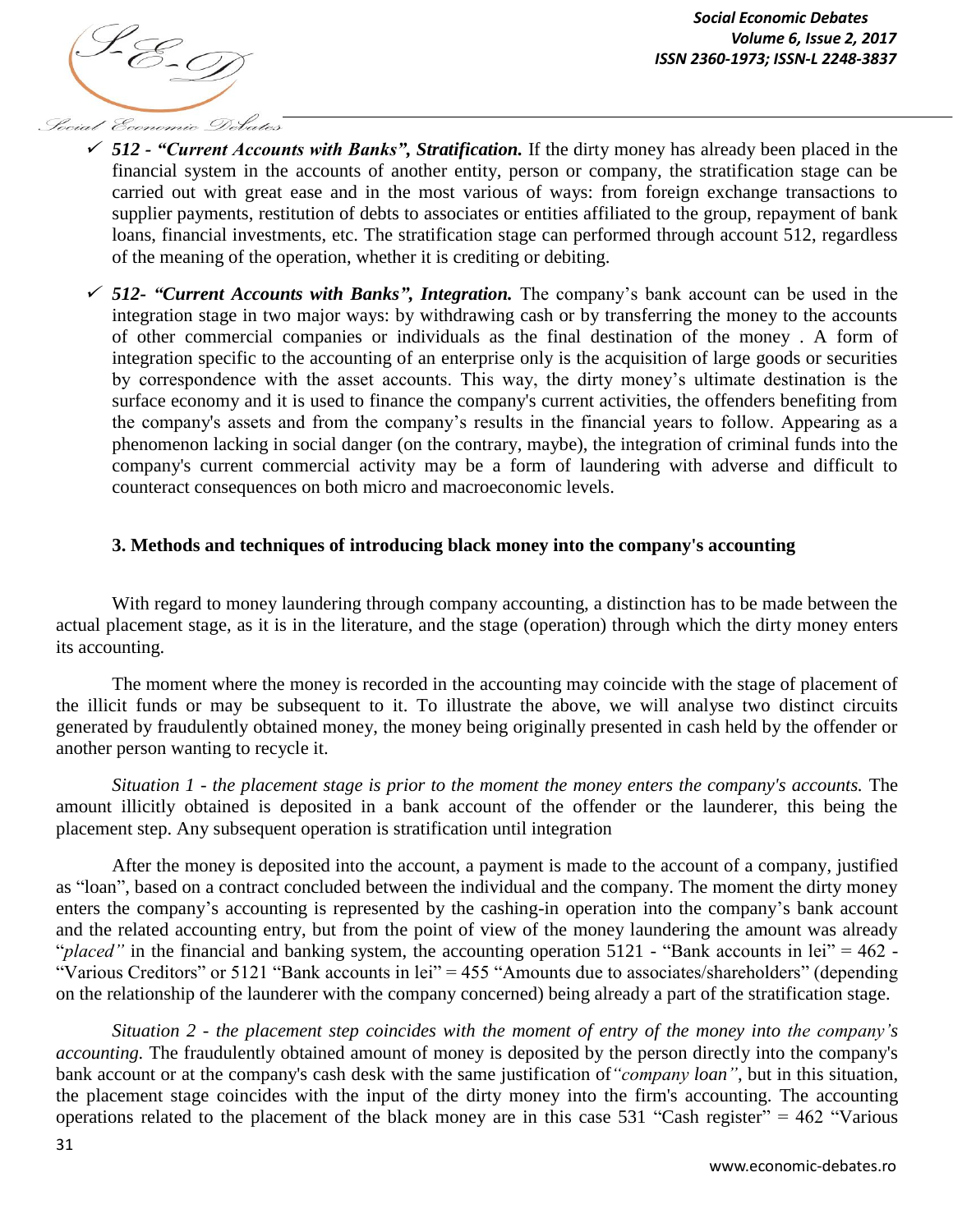

Creditors" (531 "Cash register" = 455 "Amounts due to associates/shareholders") or 5121 "Bank accounts in lei" = 462 "Various Creditors" (5121 "Bank accounts in lei" = 455 " Associates/shareholders loans").

A special situation is that of Trade Based Laundering operations, in which the dirty money is presented in the form of an accounting record differentfrom the actual commercial operation. Dirty money does not physically enter into the accounting circuit, but is "projected" into a debt or distorted claim, creating the premises for payments or collectionof money for laundering purposes.

Without ignoring the relationship between the stages of money laundering (placement, stratification, integration), which has been dealt with in a previous subchapter, from this paper's perspective, it is the moment the black money enters into the company's accounting records that is essential. Depending on this moment, it is possible to establish the money trace, the way it has been stratified or integrated, as well as the amounts that have undergone the recycling process.

More importantly, in the case of the initiation of criminal proceedings, the analysis of accounting operations performed with the purpose of money laundering can lead to the identification of the location of money or assets that have been purchased with black money for seizure / confiscation.

## **3.1. Company loan**

Lending money to the company by the associatesis an attractive option for money launderers irregardless of whether it isdone through the company's cash register or bank account.

Generally speaking, **cash lending** is preferred by individual associates, since cash handling is not limited by law in any way. The crediting of the company by its associatesthrough cash deposits into the cash register is a typical operation for tax evasion situations in whichrevenuesare not recorded. Thus, the amounts resulting from the sale of the goods traded by the company are entered into the company's cash registerwith the explanation"company loan" so as to create a claim on the company which justifies withdrawals of amounts from its accounts.

Lending cash to the company is an extremely safe method of money laundering, especially when there is a small number of people (associates and administrators) involved in the company's activity. This safety is given by the "zero" exposure to entities in the banking financial system, who may be aware of possible irregularities and who may detect suspicions elements in the activity of the company. After the money is cashed, it is immediately mixed with the amounts already in the account 531 - "Cash Register", after which new cash payments can be made to various suppliers. The balance may be deposited into the bank account, and there is no direct contact in this situation between the creditor of the company and the credit institution.

However, the use of this money laundering method also has a number of disadvantages, which is why it is used for smallerscale criminal activities that do not require the transfer of large amounts of money (millions of euros!) and are non-transnational.

**Lending money to the company through the account 512 - "Current Accounts with Banks" = 455 - "Shareholders/AssociatesLoans"** is one of the most widespread forms of infiltration of fraudulent profits in the current activity of the company and thus in the surface economy .

Unlike the direct infiltration of black money into the company's accounts (cash deposited in the cash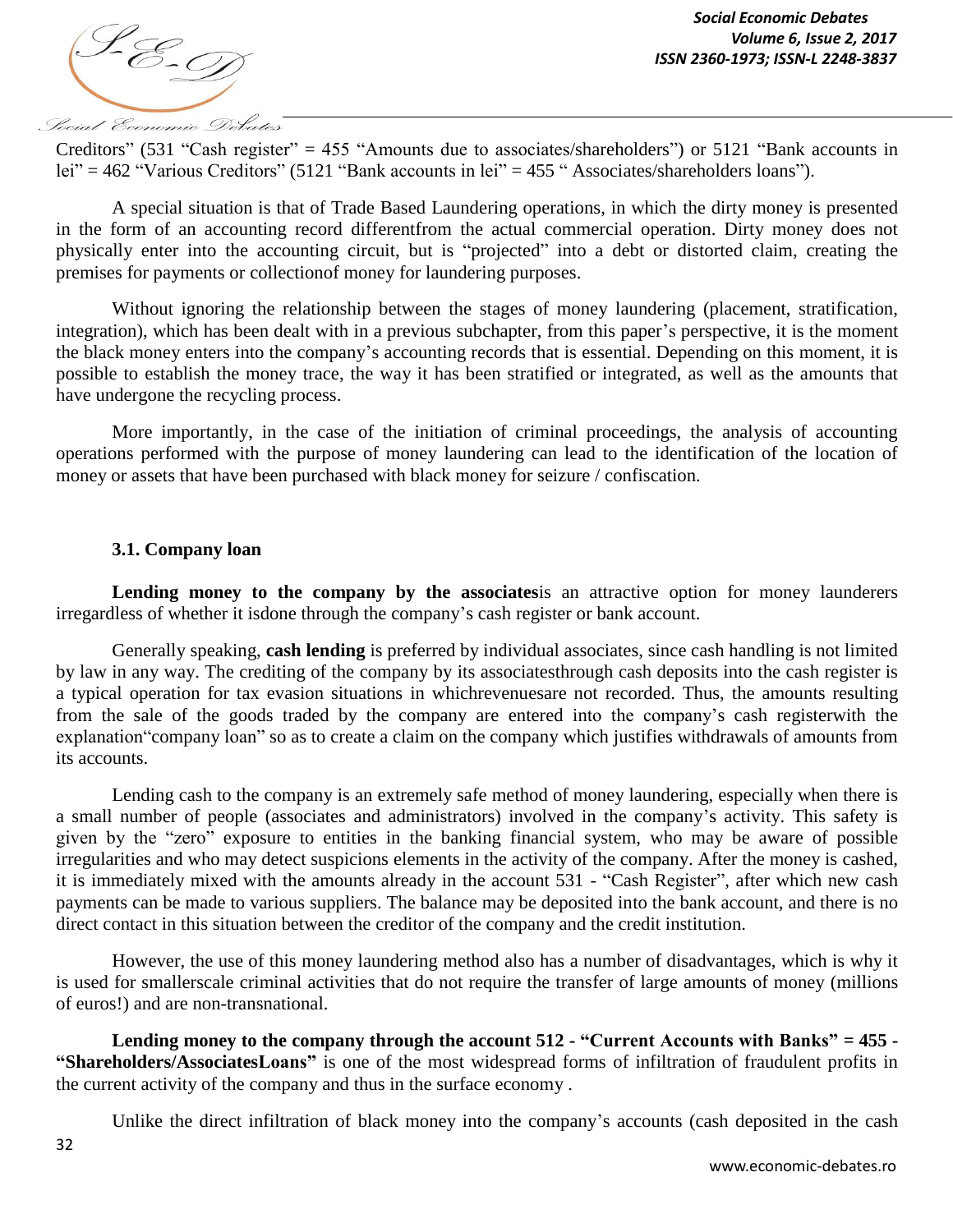

register), lending money to the company's through the bank's accounts has no value or currency limitations.

Crediting the company by the associates - individuals can be done both in lei and in foreign currency, from their accounts opened in Romania or abroad [5]

*In this sense, a typology is hypothetically described as follows:*

A company X SRL is owned by two individuals A and B, both foreign citizens. On October 12, 2012, the company registered a cash payment of EUR 600,000 into its bank account from Associate A by crediting the account 455 "Shareholders / associates loans" with the amountof RON 2,400,000. The next day, on October 13, 2012, the company was also credited through bank transfer, based on an interest-free contract, with the amount of EUR 500,000 by SC W LTD (incorporated in the jurisdiction of citizens A and B), a non-associated companywhich is also controlled by the individual A. The operation was recorded in the account 462 *"Various Creditors"*that was credited with RON 2,000,000.

As a result of these loans, the company acquired securities (508 *"Other short-term investments and assimilated claims"* = 5124 *"Foreign currency-denominated accounts"*), in this case mortgage loans (by creditor novation) from a foreign company M , incorporated in the same jurisdiction from where citizens A and B came from. For the payment of this purchase, the amount of EUR 1,100,000 was paid into an external account held by company M.

Shortly after the acquisition of the securities, SC X SRL sells the securities for the amount of EUR 1,200,000 to a company T registered in a tax haven, thus closing the account 508 *"Other short-term investments and assimilated claims"* and achieving revenues in the amount of EUR 100,000, with the rest of the amountrepaying the loans received from associate A and from the non-resident company W LTD.

## **3.2. Company loans from entities holding participation interests**

**Company loans from entities holding participation interests**in is another method of recycling black money, usually on the territory of other states than the one where the offense(s) was (were) committed.

Involvement of affiliated entities located in tax havens in money laundering schemes is a preferred method for transfers worth several hundred thousand or even millions of euros (or the equivalent in any currency) from one jurisdiction to another.

The method has a number of advantages for money launderers such as: the high value of loans that can be granted in view of the association relationship between the parties, the favorable conditions for granting the loans which are justified in the same way, performance of operations between companies controlled by the same individual or group of individuals, all of which account for a much more diminishedrisk of detection.

A hypothetical example could be the following:

Between SC F LTD (registered in the British Virgin Islands) as a lender and SC A SRL as the borrower, the following loan agreements were concluded:

• No.  $1 / ... .2011$  for the amount of 400,000 EURO.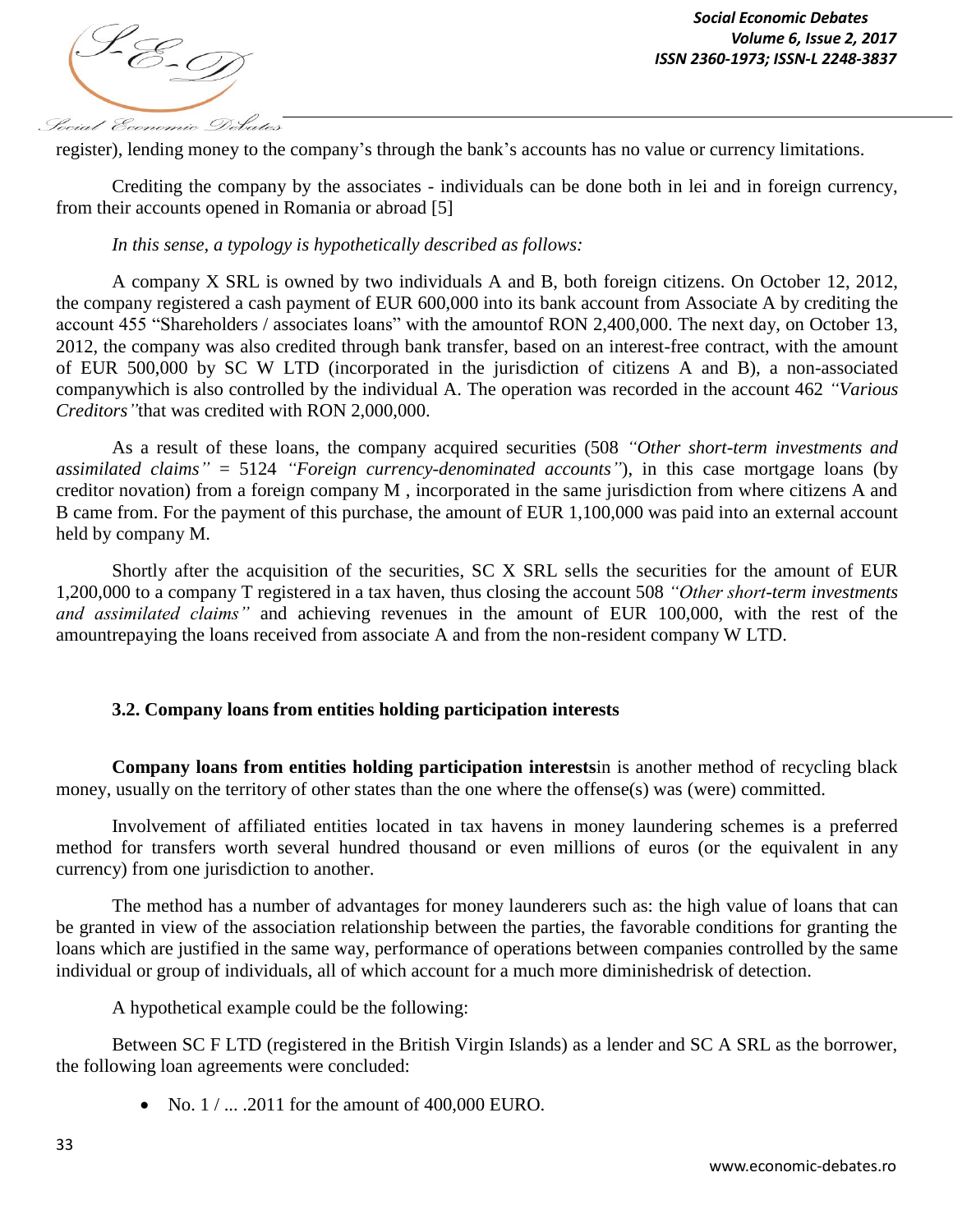*ISSN 2360-1973; ISSN-L 2248-3837*

- No.  $2 / ... .2011$  for the amount of 90,000 EURO.;
- No.  $3 / ... 2012$  for the amount of 300,000 EURO;
- No.  $4 / ...$  .2012 for the amount of 500,000 EURO.

From the aforementioned agreements it results that the destination of the loans granted by SC F LTD is the construction of residences on the land located in the city of K, Q County.

According to the balance sheet, these amounts are recorded in SC A SRL's account 1663 –*"Debts to companies holding participation interests"*, since SC F LTD is an associated company of SC A SRL.

The amounts collected are found in the accounts 231 - *"Tangible fixed assets in progress"*, 232 - *"Advances granted"* and 5121 –*"Bank accounts in lei"*. Part of the funds were used for expenditure on advertising services performed in 2008 and 2009.

Until 30th September 2012, SC A SRL has not refunded any amount of money from the above agreements. The repayment term is two years from the grantingdate of the loan.

In the above example, the money representing the criminal profits of an organized crime group was entered into the SC A SRL accounts that used it to set up assets (tangible assets). Upon expiration of the credit repayment term, the criminal group may opt to reimburse the money (now washed with the help of the Romanian company) or turn it into shareswhich will give it the right to dispose of company A and (possibly) of turning it into a recycling vehicle for subsequent operations.

## **4. Conclusions**

The money laundering process takes place through institutions and legal procedures that have been set up to address market needs that are very different from those sought by those who recycle fraudulent money. Thus, a money laundering offender does not use ATMs to withdraw cash but to transfer money without the supervision of bank employees. Also, the confidentiality of bank transactions does not serve them to secure a citizen's right to privacy, but to escape the investigation of the suspicious funds they hold. The advantages of free international capital flow are not used to increase the promptness and effectiveness of fair trade operations but to transfer large amounts of money from states or areas with strict banking supervision provisions to places that are more permissive or less prepared to detect and counteract fraudulent activities.

Analysing the accounting operations meant to launder money can lead to the identification of the location of money or assets that have been purchased with black money for seizure / confiscation. This is because the accounting records and even the financial statements drawn up on a regular basis are capable of providing information based on which it can be deduced that there are some dubious transactions carried out or that have been carried out through the respective company.

To summarise the above, we can conclude that dirty money can be infiltrated into the company's accounting in three ways:

**Directly,**by physically depositing the money into the cash register or into the company's bank